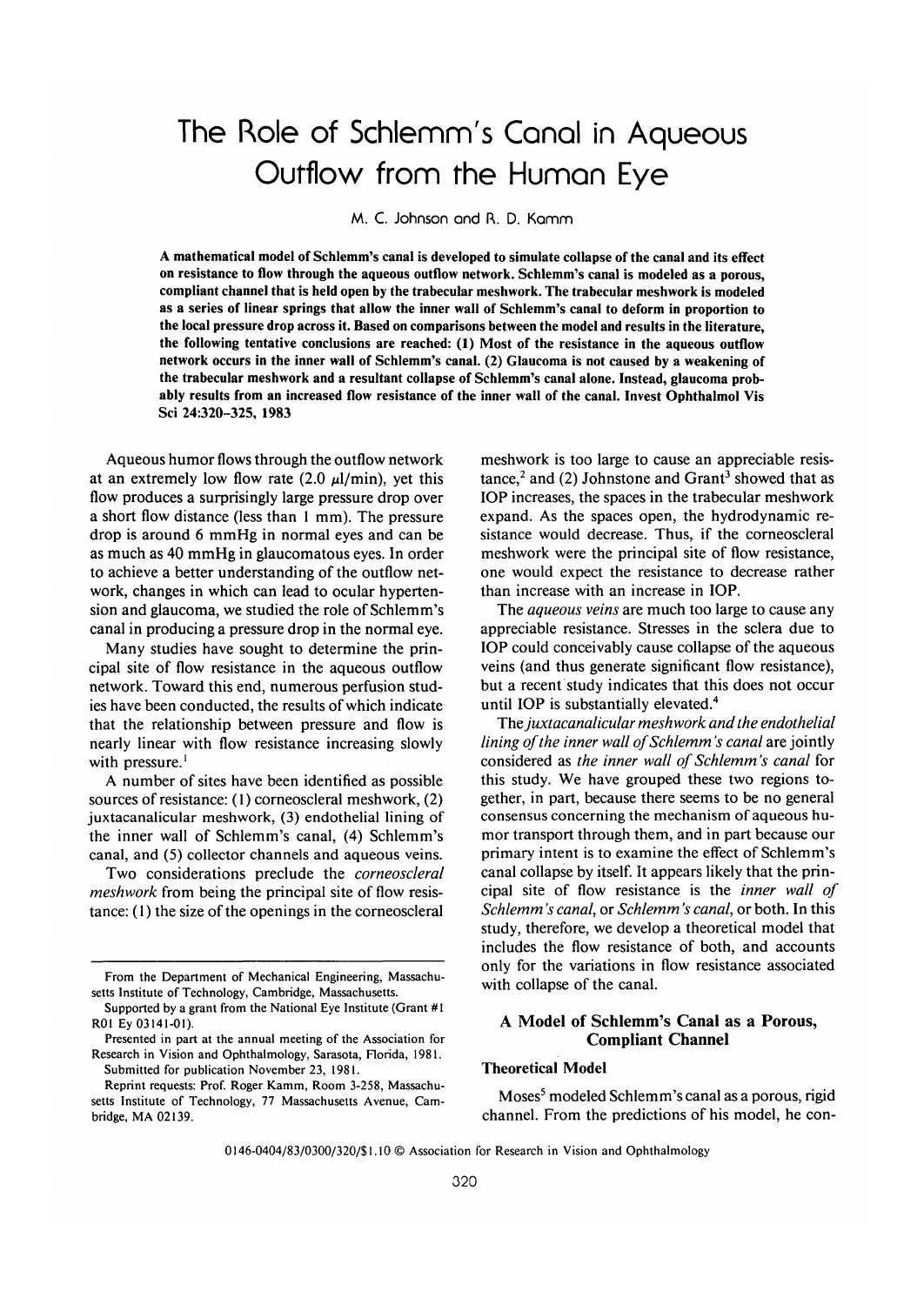change with IOP, and thus could neither determine the state of collapse of the canal, nor demonstrate the change in outflow resistance associated with this collapse as IOP is elevated.

In our flow model, depicted in Figure 1, aqueous humor flows from the trabecular meshwork (TM) through the inner wall, into Schlemm's canal, along the canal in the circumferential direction, and exits through one of 30 equally spaced collector channels (only the portion of the canal between two collector channels is shown in Figure 1). The trabecular meshwork is represented by a series of linear springs that allow the inner wall to deform in proportion to the local pressure drop across it; the inner wall is flexible and is supported by the meshwork attachment while the outer wall is assumed rigid.

The fluid pressure is assumed constant (and equal to IOP) until the aqueous humor passes through the inner wall, which is assumed to have a constant conductance per unit length  $(1/R_w)$  along the canal. The incremental flow entering the canal at any location is determined by the pressure drop across the inner wall at that point and by the flow resistance of the inner wall:

$$
dQ(x)/dx = [IOP - P(x)]/R_w.
$$
 (1)

The distance along the canal (x) is measured from The distance along the canal  $(x)$  is measured from the midpoint between two adjacent collector channels.  $P(x)$  and  $Q(x)$  represent, respectively, the pressure and flow rate at location  $x$  in the canal.

Assuming that the height\* of the canal  $(h(x))$  varies slowly with position and is typically much smaller than the canal width (the meridional diameter of Schlemm's canal), the flow can be modeled as quasirectilinear flow between two nearly parallel sheets (the inner and outer wall). Furthermore, recognizing that the Reynolds number of the flow is much less than one and hence the flow is inertia-free, the following dan oc obtained from a force balance.

$$
dP(x)/dx = 12\mu Q(x)/wh^3(x). \qquad (2)
$$

 $\mathbf{H} = \begin{bmatrix} \mathbf{H} & \mathbf{H} & \mathbf{H} & \mathbf{H} & \mathbf{H} & \mathbf{H} & \mathbf{H} & \mathbf{H} & \mathbf{H} & \mathbf{H} & \mathbf{H} & \mathbf{H} & \mathbf{H} & \mathbf{H} & \mathbf{H} & \mathbf{H} & \mathbf{H} & \mathbf{H} & \mathbf{H} & \mathbf{H} & \mathbf{H} & \mathbf{H} & \mathbf{H} & \mathbf{H} & \mathbf{H} & \mathbf{H} & \mathbf{H} & \mathbf{H} & \mathbf{H} & \mathbf{$ Here w is the width of Schle viscosity of aqueous humor.

As suggested by Figure 1, the inner wall is held away from the outer wall by a network of linear springs that allow the inner wall to deform in proportion to the local pressure drop across it. The dis-

uses "width" to denote the distance between the inner

\* Moses5



Fig. 1. Model of Schlemm's canal as a porous, compliant channel. The height of the channel has been exaggerated.

placement of these springs is described as follows:  $\frac{1}{2}$  -  $\frac{1}{2}$  -  $\frac{1}{2}$  -  $\frac{1}{2}$  -  $\frac{1}{2}$  -  $\frac{1}{2}$  -  $\frac{1}{2}$  -  $\frac{1}{2}$  -  $\frac{1}{2}$  -  $\frac{1}{2}$  -  $\frac{1}{2}$  -  $\frac{1}{2}$  -  $\frac{1}{2}$  -  $\frac{1}{2}$  -  $\frac{1}{2}$  -  $\frac{1}{2}$  -  $\frac{1}{2}$  -  $\frac{1}{2}$  -  $\frac{1$ 

$$
[h(x) - h_0]/h_0 = [P(x) - IOP]/E
$$
 (3)

where E is the elastic modulus (or stiffness) of the  $\frac{1}{2}$ springs and  $h_0$  is the undeformed height of the canal (the height when IOP equals collector channel pressure).  $\mathsf{trp}$ ).

I wo boundary conditions are applied  $(Fig. 1)$ : (a) by symmetry, there is no circumferential flow in Schlemm's canal at the point halfway between collector channels ( $x = 0$ ). (b) The pressure at  $x = s$  (the collector channel pressure— $P_{cc}$ ) is specified.

(a) 
$$
Q(0) = 0
$$
\n(b)  $P(s) = P_{cc}$ 

 $\begin{bmatrix} 0 & 1 & 0 \\ 0 & 0 & 1 \end{bmatrix}$  is  $\begin{bmatrix} 0 & 1 & 0 \\ 0 & 1 & 0 \end{bmatrix}$ It is convenient here to introduce several nondimensional variables. They serve to simplify the form of the final equation.

$$
x' = x/s
$$
: the nondimensional distance along the canal

- $\frac{\text{mong me dam}}{\text{mong}}$  $[IOP - P(x)/E:$ the nondimensional canal height. It varies between zero (totally collapsed) and one (the
- undeformed state).<br>  $P = (IOP P_{cc})/E$ : the nondimension the nondimensional pressure drop of the system.  $1 - P$  is the nondimensional height at<br>the collector channel. 12/iS/whp<sup>3</sup>  $\mathbf{t}_\mathrm{t}$  the ratio between the resistance the resistance of  $\mathbf{t}_\mathrm{t}$
- $\beta^2 = \frac{12 \mu s / wh_0^3}{R_w/s}$ : the ratio between the resistance in the undeformed canal and<br>the resistance of the inner wall.

Introducing these nondimensional variables and Introducing these nondimensional variables and combining Equations  $(1)$ – $(3)$  yields a single governing differential equation:  $\mathcal{L}$ 

$$
\beta^2[H(x')-1] = H^3(x') d^2H(x')/dx'^2
$$

$$
+ 3H2(x')[dH(x')/dx']2 (4)
$$

 $\mathbf{d}$ 

$$
dH(0)/dx' = 0 \tag{4a}
$$

$$
H(1) = 1 - P. \tag{4b}
$$

<sup>\*</sup> Moses<sup>5</sup> uses "width" to denote the distance between the inner wall and the outer wall of the canal. We here use "height" to denote this distance.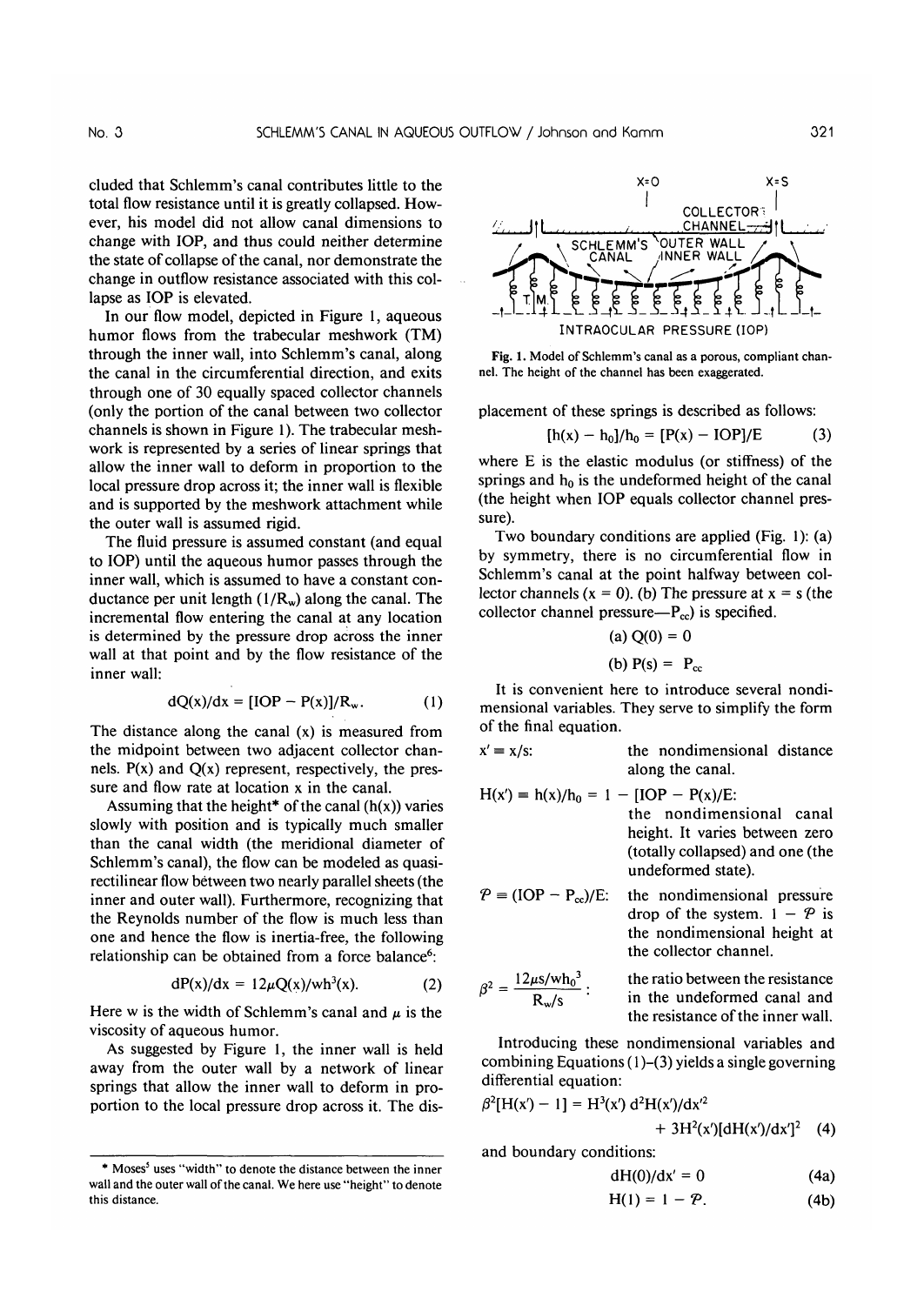| Parameter          | Description                                                                                                                                                     | Typical value                              | Reference                      |
|--------------------|-----------------------------------------------------------------------------------------------------------------------------------------------------------------|--------------------------------------------|--------------------------------|
| <b>QTOTAL</b>      | Flow through the conventional outflow pathway                                                                                                                   | $2.4 \mu$ /min                             | Moses <sup>5</sup>             |
| <b>IOP</b>         | Intraocular pressure                                                                                                                                            | 15 mmHg                                    |                                |
| $P_{cc}$           | Collector channel pressure (assumed equal to episcleral<br>venous pressure)                                                                                     | $9 \text{ mmHg}$                           |                                |
| $\Delta P$         | Pressure drop $(IOP-P_{cc})$                                                                                                                                    | 6 mmHg                                     |                                |
| n                  | Number of collector channels                                                                                                                                    | 30                                         | Moses <sup>5</sup>             |
| Q                  | Flow through each side of the collector channel (2Q)<br>enters each collector channel)                                                                          | $0.04 \mu$ l/min                           |                                |
| $\boldsymbol{\mu}$ | Viscosity of aqueous humor $\omega$ 37 C                                                                                                                        | $7.5 \times 10^{-4} \frac{kg}{m}$<br>m sec | Moses <sup>5</sup>             |
| 2s                 | Length of canal between two collector channels                                                                                                                  | $1200 \ \mu m$                             |                                |
| w                  | Width of the canal                                                                                                                                              | $300 \mu m$                                | Moses <sup>5</sup>             |
| h <sub>o</sub>     | Undeformed height of the canal                                                                                                                                  | $25 \mu m$                                 | Johnstone & $Gran3$            |
| $R_{w}/s$          | Inner wall resistance on one side of a collector channel<br>$(\sim \Delta P/Q)$                                                                                 | $150 \frac{\text{mmHg}}{}$<br>$\mu$ l/min  | See text                       |
| Е                  | Modulus of the trabecular meshwork                                                                                                                              | $20 \text{ mmHg}$                          | Johnstone & Grant <sup>3</sup> |
| $\beta^2$          | The ratio between the resistance to flow in Schlemm's<br>canal in the undeformed state, and the resistance to<br>flow through the inner wall of Schlemm's canal | $9 \times 10^{-4}$                         |                                |
| P                  | Pressure drop<br>Modulus of TM                                                                                                                                  | 0.3                                        |                                |

**Table 1.** Typical values of the parameters of the human aqueous outflow network

Note that two parameters,  $\beta$  and  $\beta$ , completely determine the character of  $H(x')$ . Using numerical methods,<sup>7</sup> we have determined the solutions to this equation for  $0.01 < \beta < 0.5$  and  $0 < P < 1$ .

#### **Results**

Typical values of the various parameters are shown in Table 1.  $R_w/s$  is estimated by assuming all the flow resistance at normal IOP is due to inner wall resistance; thus, as shown in the table:  $R_w/s \sim \Delta P/Q$ . E and  $h_0$  are estimated using micrographs of the outflow network obtained at different IOPs.<sup>3</sup>

Each of the graphs in this paper has a double set of axes: the inner axis will show the nondimensional coordinates, while the outer axis will show dimensional coordinates that are found using the typical values of the parameters shown in Table 1.

Figure 2 shows the height of the canal as a function of distance along the canal for several different values of pressure drop. Note that at normal IOP ( $P = 0.3$ ), the canal is nearly wide open. As IOP is increased,



Fig. 2. Degree of collapse as a function of distance along the channel.

the canal collapses with the greatest collapse occurring adjacent to the collector channel. Once the canal walls come into contact, the solution can be carried no further due to the restriction imposed by equation (2) that  $h(x)$  be greater than zero.

Figure 3 shows the flow rate entering a collector channel as a function of pressure drop for various values of  $\beta$ .  $\bar{Q}$  is the nondimensional flow rate ( $\bar{Q}$  $\equiv \mu Q(s)s/wh_0^3$  E); Q<sub>TOTAL</sub>, shown on the outer axis, is the total dimensional flow entering all 30 collector channels. The curves indicate that at low IOP the resistance to flow is *constant,* but as IOP is increased, canal collapse becomes significant and flow resistance increases. It is because  $\beta$  is small that the outflow resistance changes only slightly with IOP; most of the resistance is in the inner wall and, by assumption, is constant; the resistance within the canal changes dramatically as the canal collapses, but it is only a small part of the total resistance until the canal is almost completely collapsed.

## **Complete Collapse of the Canal Prevented by Septae**

#### **Theoretical Model**

The model introduced in the previous section has a problem when  $P = 1$ : this corresponds to total collapse of the canal at the collector channel and generates an infinite flow resistance per unit length. However, this is unlikely to occur due to the presence of septae (or endothelial tubules) in Schlemm's canal as have been observed by many investigators.<sup>8,9</sup> The septae are concentrated near collector channels where our model predicts collapse would first occur and where they would therefore be of greatest value. John-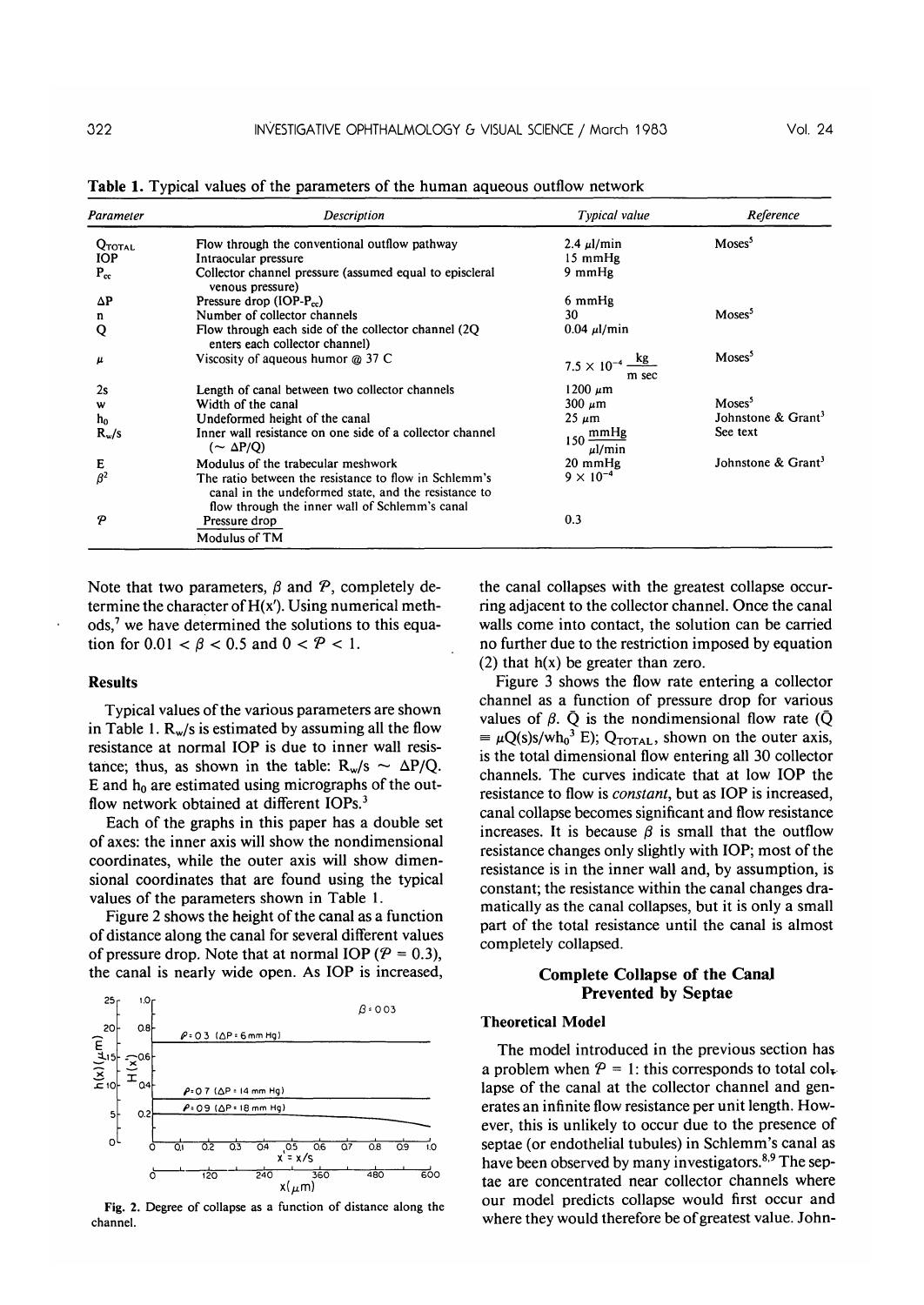

**Fig.** 3. Flow rate vs pressure drop for the porous, compliant channel.<sup>+</sup>

stone (personal communication) has estimated that there are 2000 endothelial tubules in the eye. Other factors may also prevent complete collapse of the canal such as the existence or persistence of a pocket at the posterior portion of the canal near the scleral spur. In this paper we consider only the effects of septae in preventing complete collapse. We expect qualitatively similar results to those described in this section if complete collapse is prevented by other factors.

In this section, we model the septae as supporting members that inhibit Schlemm's canal from further collapse when the canal has sufficiently collapsed for the supporting members to become effective (hereafter the effective height of the supporting members is referred to as the support height). The support height would probably be approximately equal to the the septae diameter. For the purpose of this analysis, the supporting members are assumed to be distributed uniformly along the canal.

Unlike the situation described in the previous section for which one dimensionless solution described the entire range of pressure, the addition of septae gives rise to three separate flow regimes (Fig. 4):

*Regime I (P < P<sub>c</sub>):* The canal height is everywhere greater than the support height, and thus the canal behaves as the porous, compliant channel described in the previous section.

*Regime II (P<sub>c</sub> < P < P<sub>R</sub>): Within this range of*  $P$  the canal can be divided into two regions (Fig. 5): one, extending from  $x' = 0$  to  $x' = x_c$  where the canal has a height greater than the support height and behaves as the porous, compliant channel of the previous section; and the other extending from  $x' = x_c$ to  $x' = 1$  where the canal is collapsed to the support height and behaves as a porous, rigid channel. The



Fig. 4. Schematic of typical pressure-flow curve for the rigid septae model. Sketches show channel geometry for each of the three regimes.

flow solution in these two regions can be linked to solve for the overall pressure-flow relationship in Regime II.7

*Regime III (P > P<sub>R</sub>):* The canal height is everywhere collapsed to the support height, and therefore constrained from further collapse. The results in this regime are similar to those obtained in the rigid channel model of Moses.<sup>5</sup> The only difference between the two models lies in the assumed cross-sectional shape of the canal that has only a small influence on the results.

#### **Results**

*Pc,* the dimensionless pressure at which the septae first become important, is determined by the support height.  $P_c = (h_0 - h_s)/h_0$  where  $h_s$  is the support



**Fig.** 5. Model of Schlemm's canal as a porous, compliant channel with complete collapse prevented by septae.

f The flow rates considered are extended well beyond the physiologic range but are necessary to clearly illustrate the nature of flow resistance at high degrees of canal collapse.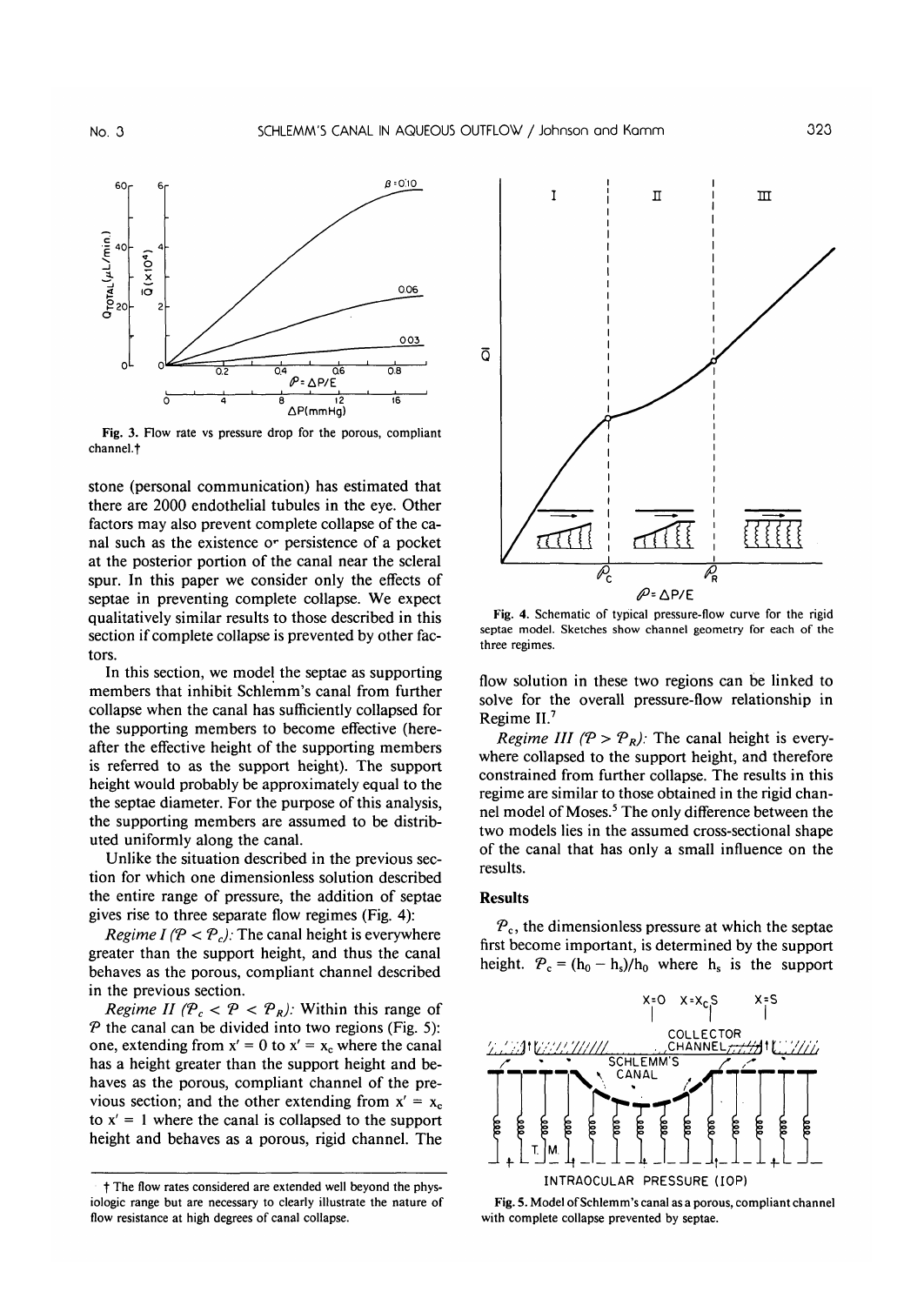

Fig. 6. Flow rate vs. pressure drop for the rigid septae model.<sup>†</sup>

height. If we choose the support height to be slightly less than the diameter of typical septae or about 5  $\mu$ m, then the value of  $P_c$  would be 0.8. Figure 6 shows the pressure-flow curves for  $P_c = 0.8$ . The outflow resistance is nearly constant until the canal is significantly collapsed whereupon further increases in IOP cause the resistance to increase, until the canal is everywhere collapsed to the support height. Above this pressure  $(\mathcal{P}_R)$  the canal is rigid and the resistance remains constant.

Glaucoma may result from an increase in the resistance of the inner wall thereby increasing total outflow resistance. This effect can be seen in Figure 7 as  $\beta$  is reduced from 0.03 to 0.015, which is equivalent to a fourfold increase in the inner wall resistance. Point A represents the preglaucomatous eye with a pressure drop of 6 mmHg; Point B represents the glaucomatous eye at the same flow rate but a pressure drop of 24.5 mmHg. If we assume an episcleral venous pressure of 9 mmHg, this would indicate a rise in IOP from 15 mmHg to 33.5 mmHg caused by the change in outflow resistance.

![](_page_4_Figure_6.jpeg)

**Fig.** 7. Flow rate vs. pressure drop using typical values of a normal eye (A) and a glaucomatous eye (B).

## **Compliant** Septae

The septae preventing complete collapse of Schlemm's canal are modeled above as completely rigid in that they prevent the canal from collapsing beyond the support height. Furthermore, it has been assumed that the inner wall does not collapse beyond the effective height of the septae even in between adjacent septae. We can simulate a somewhat more realistic situation by allowing the septae to be compliant such that the effective channel height can fall below the support height. We do this by making the linear springs of Figure 5 stiffer when the canal collapses past the support height. Three cases are shown in Figure 8: (1) the rigid septae model (E<sub>s</sub> =  $\infty$ ), (2) the modulus of the septae eight times as stiff as that of the trabecular meshwork ( $E_s = 8E_{TM}$ ), and (3) four times as stiff ( $E_s = 4E_{TM}$ ). Little difference is seen between the models until IOP is elevated substantially.

## **Discussion**

Most experimental investigations have indicated that the outflow resistance increases as IOP is increased; however, the change in resistance is not dramatic (on average a resistance of 2.51 mmHg $\cdot$  min/  $\mu$ L at 10 mmHg increasing to 3.55 mmHg $\cdot$ min/ $\mu$ L at 50 mmHg10). In our model, we have assumed that the resistance has two components: the resistance to flow through the canal and the resistance to flow through the inner wall—the ratio of these two resistances is  $\beta^2$ .

The predictions of the model agree with the experimental observation of a nearly constant resistance if we select a value of  $\beta^2$  much less than one (Fig. 3). We can restate this result as follows. If Schlemm's canal contributed significantly to the total outflow resistance, then changes in its dimensions—caused by changes in IOP—would lead to large changes in resistance. Since only small changes in resistance occur as IOP changes, Schlemm's canal resistance must be a small part of the total resistance. Therefore, we conclude that *most of the resistance in the aqueous outflow network occurs in the inner wall of Schlemm's canal.*

The nonlinearities in the pressure-flow curve predicted by our model are due to collapse of Schlemm's canal; however, it is possible that  $\beta$  is even smaller than we have assumed (perhaps less than 0.01) and that the nonlinearities observed are due to variations in the inner wall resistance,  $R_w$ . It would be possible to distinguish between these two possibilities if very precise pressure-flow data were available either from enucleated or living eyes. If canal collapse produced the observed change in resistance, then the experimental results would resemble the curves of Figure